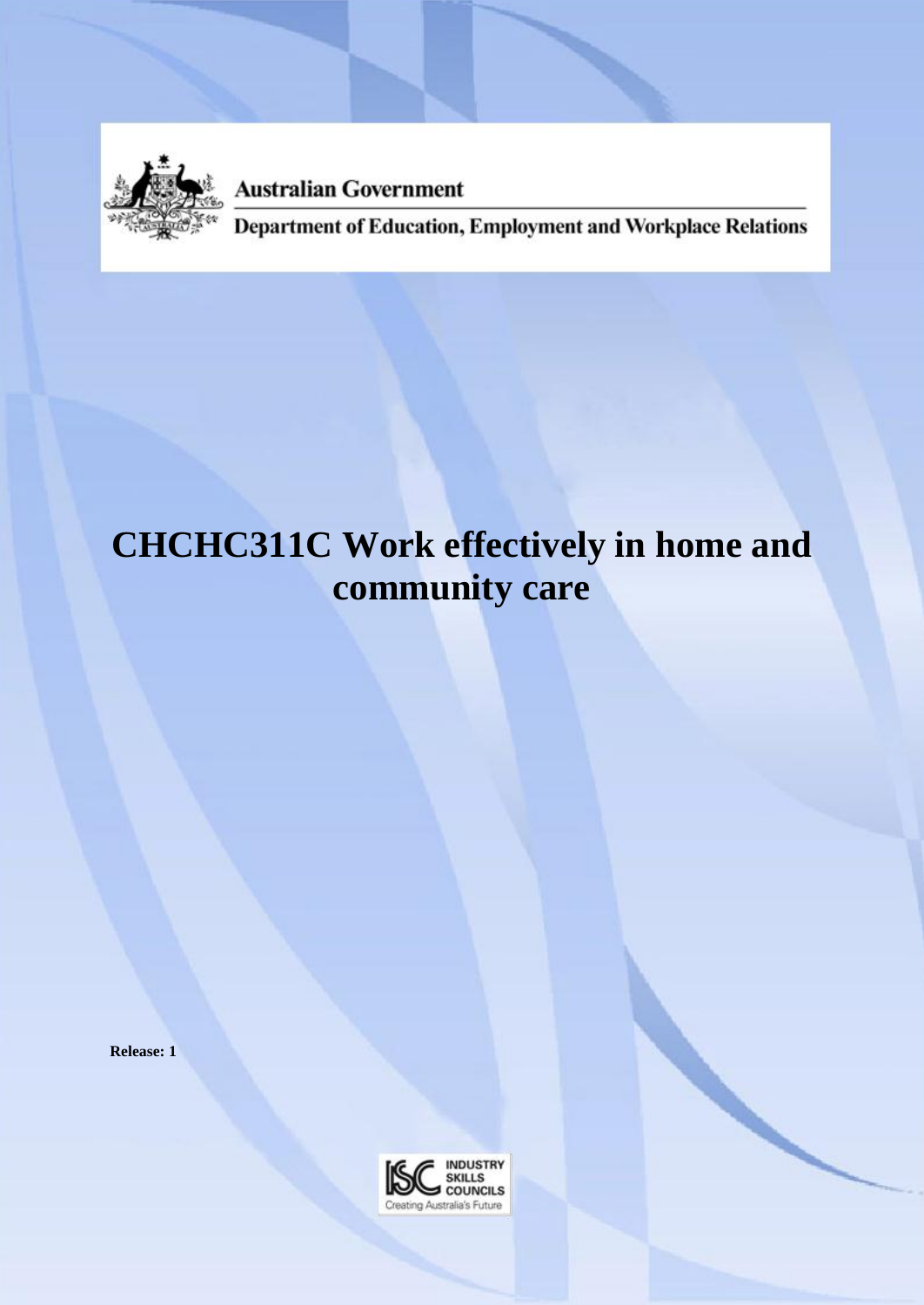## **CHCHC311C Work effectively in home and community care**

## **Modification History**

Not applicable.

## **Unit Descriptor**

**Descriptor** This unit describes the introductory knowledge and skills required to work effectively in a home care environment and community settings with clients, family members, staff, visitors, suppliers and others to meet established work requirements

> Home care services may include: respite care, personal care, household maintenance, home modifications or maintenance, personal assistance and food services

> Community settings include shops, streets, parks, day programs, venues and vehicles

## **Application of the Unit**

## **Application** This unit applies to work in a home and community care setting Work will be within a prescribed range of functions involving known routines and procedures with some accountability for the quality of outcomes

## **Licensing/Regulatory Information**

Not Applicable

## **Pre-Requisites**

Not Applicable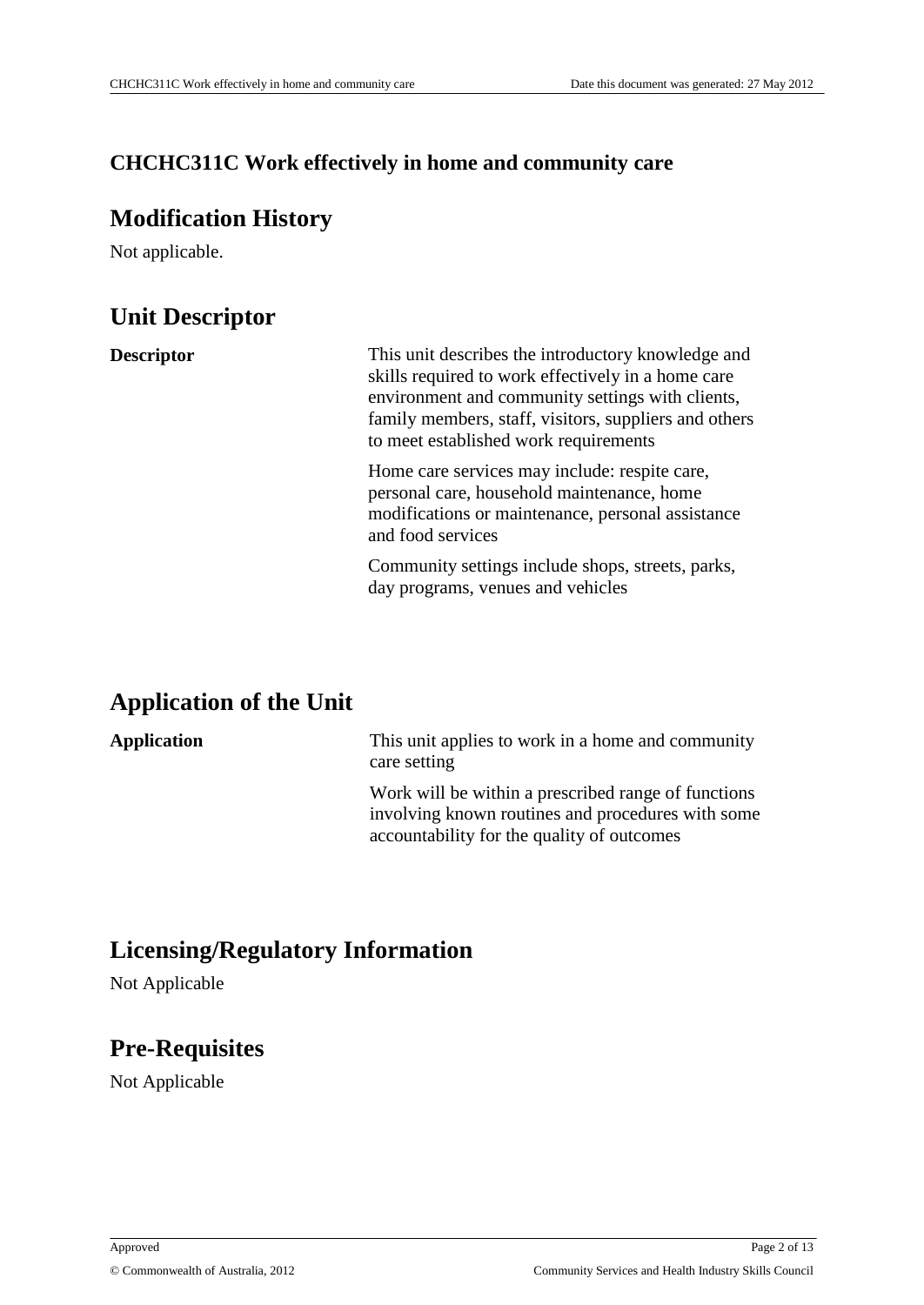## **Employability Skills Information**

**Employability Skills** This unit contains Employability Skills

## **Elements and Performance Criteria Pre-Content**

Elements define the essential outcomes of a unit of competency.

The Performance Criteria specify the level of performance required to demonstrate achievement of the Element. Terms in italics are elaborated in the Range **Statement** 

## **Elements and Performance Criteria**

#### **ELEMENT PERFORMANCE CRITERIA**

1. Operate respectfully within a home care environment 1.1 Identify role and responsibilities and clarify with supervisor

> 1.2 Follow organisation's procedures to assure client of bona fide identity before entering the house

1.3 Use appropriate inter-personal skills to establish a positive relationship with clients

1.4 Demonstrate respect for the work setting being the client's home and personal space and negotiate how to best implement the work plan to suit them within organisation procedures, for example in relation to managing animals

1.5 Regularly observe and monitor changes in client behaviour and environment and report concerns immediately in accordance with organisation policy and procedure

1.6 Complete and submit documentation relating to service delivery and travel in accordance with organisation policy and procedure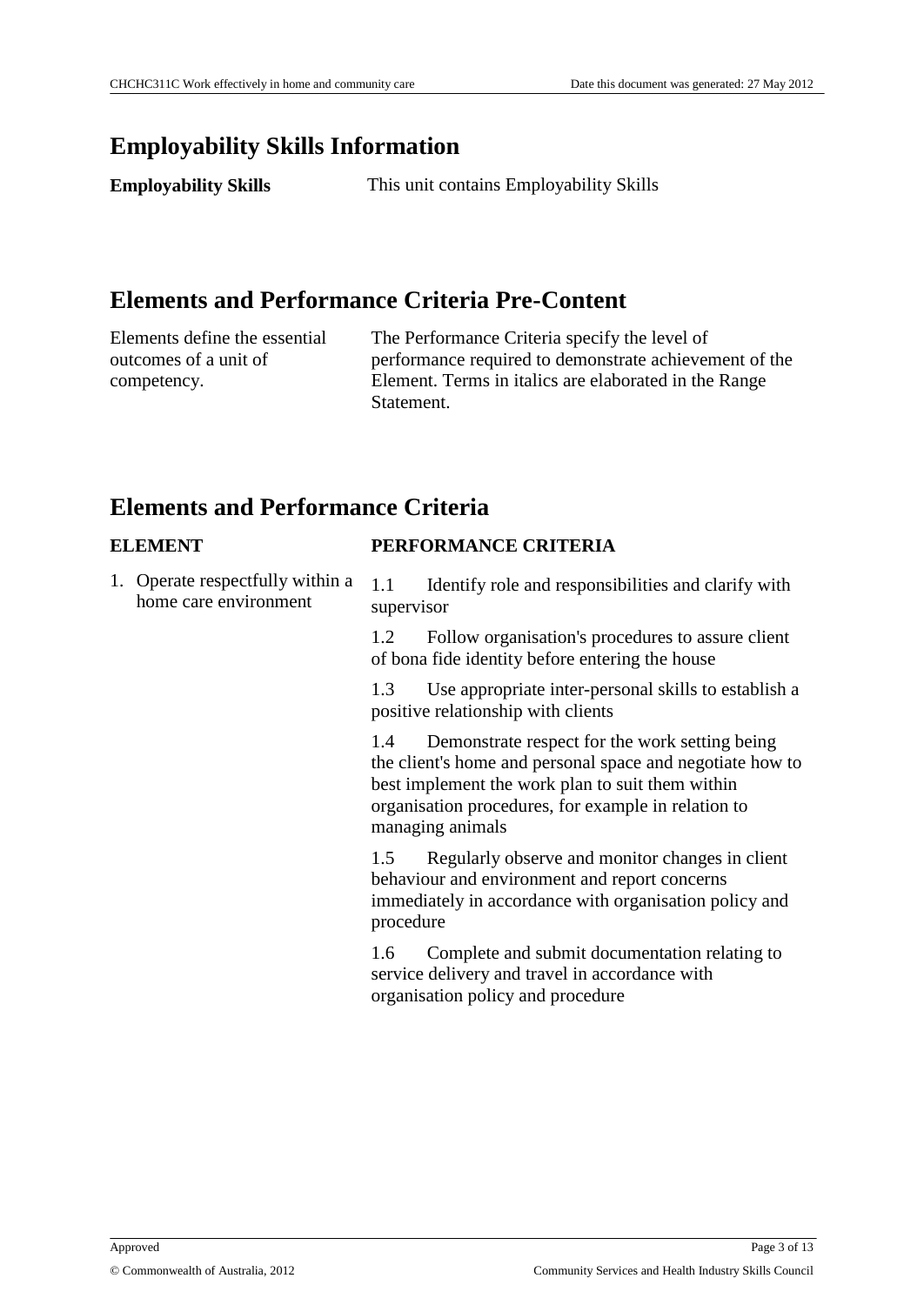#### **ELEMENT PERFORMANCE CRITERIA**

2. Work ethically 2.1 Locate and read relevant *government and organisation procedures*, *policies*, *and awards*, *standards and legislation* and clarify uncertainties with appropriate personnel

> 2.2 Refer any breach or non adherence to standard procedures to appropriate personnel

> 2.3 Maintain confidentiality of any client matter in accordance with *organisation policy* and procedure

2.4 Show respect for rights and responsibilities of client and others in work practices

2.5 Demonstrate current working knowledge and understanding of *employee and employer rights and responsibilities* in all work undertaken

2.6 Recognise individuals and cultural differences and make adjustments as necessary to assist achievement of work requirements

2.7 Demonstrate understanding and compliance with the principles of duty of care, legal responsibilities and organisation goals and objectives in all work undertaken

3. Demonstrate importance of safety, hygiene and infection control in a home care setting and community settings

3.1 Maintain *personal hygiene*, dress standard and work practices according to organisation's manual handling and infection control requirements

3.2 Wear *personal protective equipment* correctly according to organisation requirements

3.3 Safely dispose of infectious and/or hazardous waste material according to waste management policy and procedures

3.4 Observe any changes in the work environment, equipment or client behaviours and report or initiate action within own area of responsibility, to redress any potential workplace hazards

3.5 Remain aware of own personal safety at all times and if at any time a threat is perceived, contact supervisor as per organisation procedures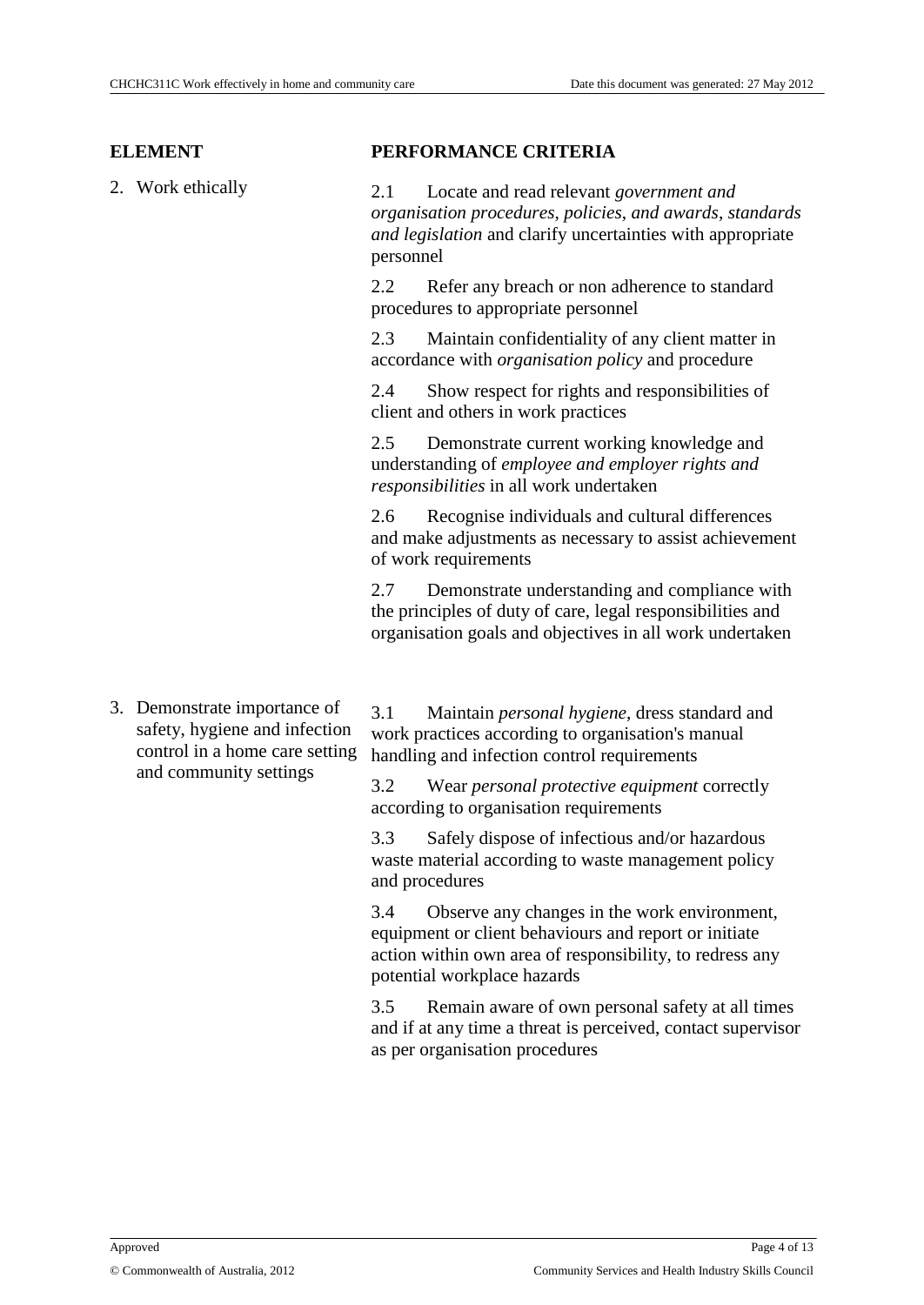4. Address relevant work issues, requirements and guidelines

#### **ELEMENT PERFORMANCE CRITERIA**

4.1 Comply with organisation policy and programs

4.2 Apply broad knowledge of policy and programs such as HACC, DVA and Government community care directions

4.3 Comply with duty of care implementation in home and community settings and worker roles

4.4 Identify and address specific duty of care issues including:

- role of worker
- roles of other staff e.g. nurses
- role of assessment care management

4.5 Address cultural and religious issues when working in home and community settings

4.6 Acknowledge and address different attitudes towards cleaning, food and personal care such as:

- cultural practices
- religious requirements
- attitudes to gender roles
- motivation to retain independence and capacity
- differences between client's family members

4.7 Follow organisation policies and procedures relating to:

- travel, including safety of vehicles and driving behaviour
- appropriate storage of equipment
- maintaining client records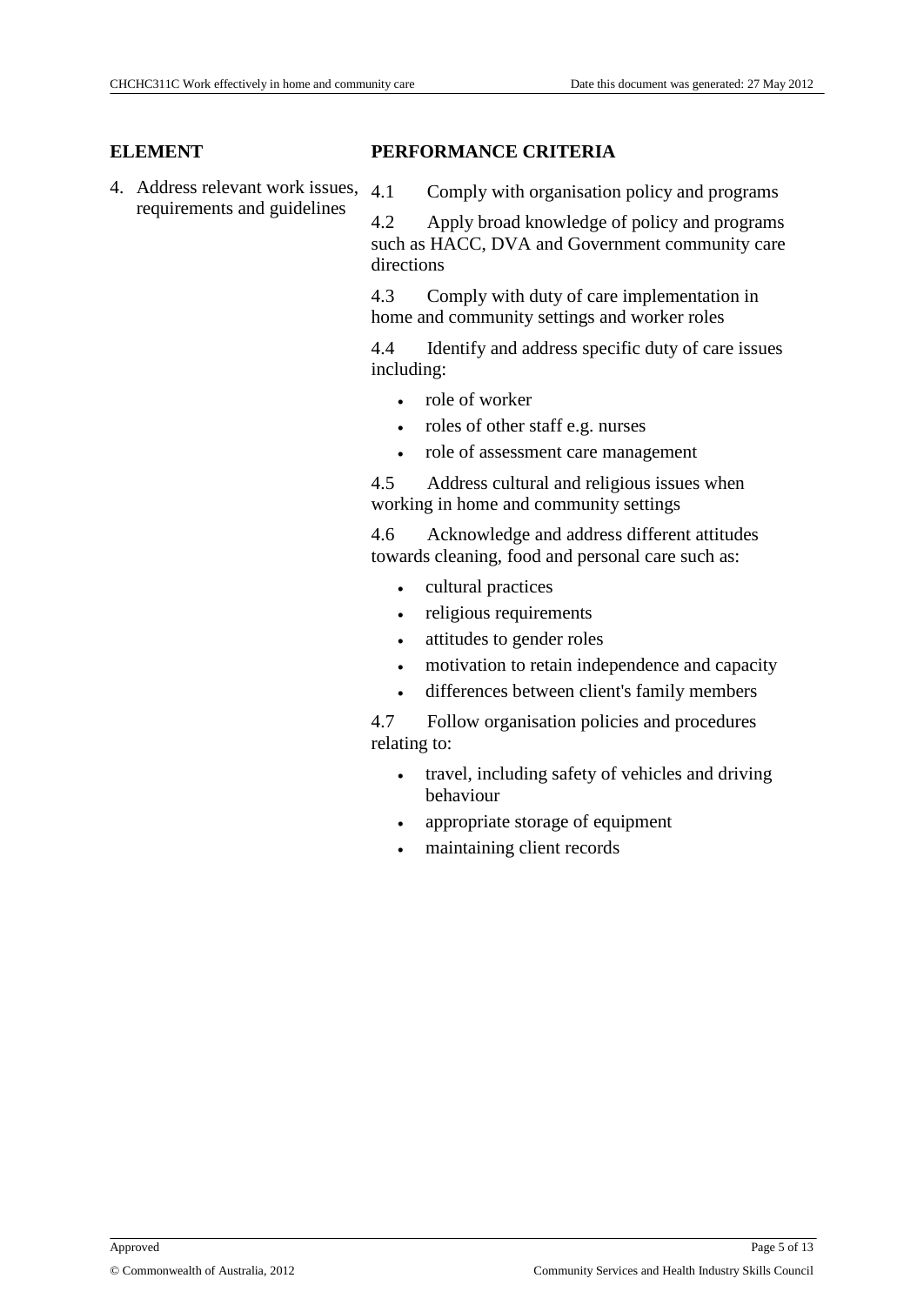## **Required Skills and Knowledge REQUIRED SKILLS AND KNOWLEDGE**

This describes the essential skills and knowledge and their level required for this unit.

#### *Essential knowledge*:

The candidate must be able to demonstrate essential knowledge required to effectively do the task outlined in elements and performance criteria of this unit, manage the task and manage contingencies in the context of the identified work role

These include knowledge of:

- Basic home fire safety
- Emergency response procedures
- Ethical and legal implications of work
- Own terms and conditions of employment
- Practices to enhance sustainability, including environmental, economic, workforce and social sustainability
- Purpose of accreditation process and quality improvement practice
- Relevance of the work role and functions to maintaining sustainability of the workplace, including environmental, economic, workforce and social sustainability
- Relevant legislation, regulations, standards and policies and how to access them
- Relevant organisation procedures and awards and how to access them
- Role and function of the organisation, and relevance to specific work role
- Security procedures
- The importance and meaning of home and belongings to individuals

### *Essential skills*:

It is critical that the candidate demonstrate the ability to:

- Comply with organisation procedures, policies, awards, standards and legislation relevant to a worker operating under supervision within the community services industry
- Demonstrate basic home fire safety and emergency response procedures
- Demonstrate knowledge of ramifications of infection control breaches
- Demonstrate knowledge of the ramifications of breaches of confidentiality, policies and legislation
- Identify and report workplace hazards and poisons as applied to broad work health and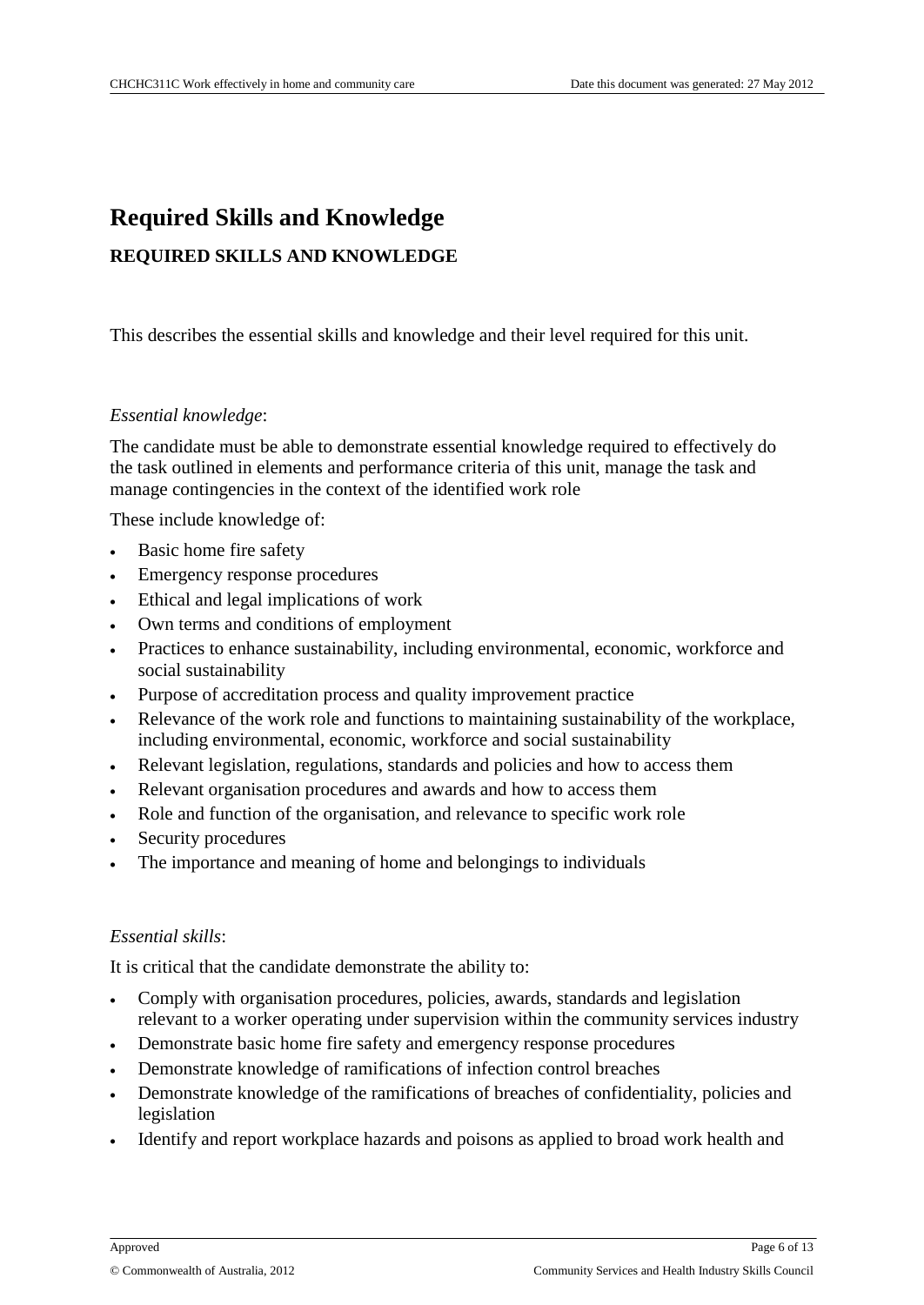#### **REQUIRED SKILLS AND KNOWLEDGE**

safety (WHS) area

- Identify diverse attitudes and beliefs of clients and respond appropriately
- Identify own responsibilities within the workplace
- Observation and reporting

In addition, the candidate must be able to effectively do the task outlined in elements and performance criteria of this unit, manage the task and manage contingencies in the context of the identified work role

These include the ability to:

- Demonstrate application of skills including:
	- functional literacy skills needed for written and oral information about workplace requirements
	- communication skills to seek clarification of tasks and to interpret and follow instructions
	- observation of client's well being and interaction with their environment and any changes in this
	- problem solving skills to constructively achieve planned outcomes
- Follow correct hygiene/infection control procedures
- Recognise opportunities to address waste minimisation, environmental responsibility and sustainable practice issues

## **Evidence Guide**

### **EVIDENCE GUIDE**

The evidence guide provides advice on assessment and must be read in conjunction with the Performance Criteria, Required Skills and Knowledge, the Range Statement and the Assessment Guidelines for this Training Package.

*Critical aspects for assessment and evidence required to demonstrate this unit of competency*:

- The individual being assessed must provide evidence of specified essential knowledge as well as skills
- This unit is best assessed in the workplace or in a simulated workplace under the normal of range conditions
- To establish consistency assessment should be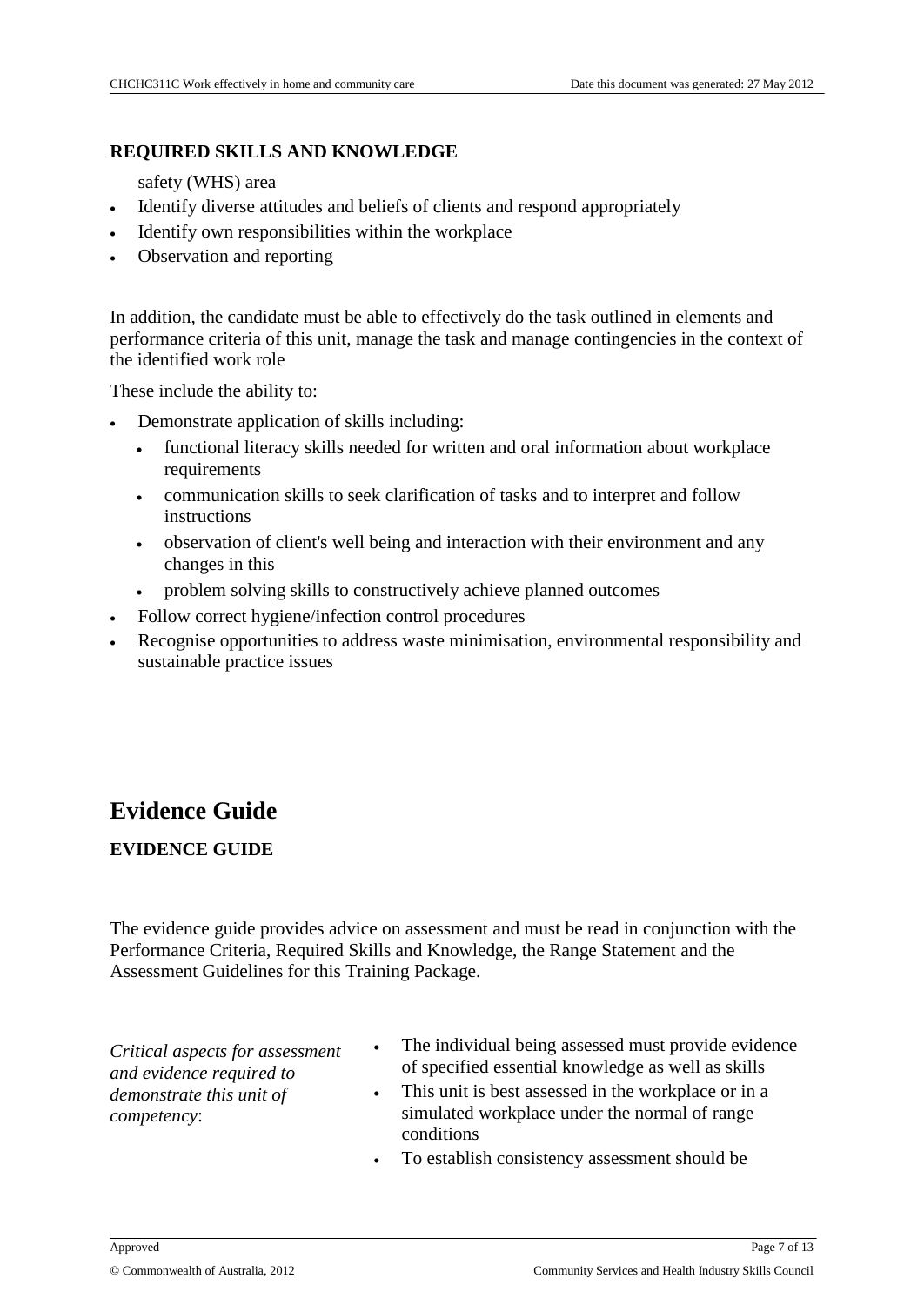#### **EVIDENCE GUIDE**

conducted on more than one occasion to cover a variety of circumstances

 A diversity of assessment tasks is essential for holistic assessment

*Access and equity considerations*:

- All workers in community services should be aware of access, equity and human rights issues in relation to their own area of work
- All workers should develop their ability to work in a culturally diverse environment
- In recognition of particular issues facing Aboriginal and Torres Strait Islander communities, workers should be aware of cultural, historical and current issues impacting on Aboriginal and Torres Strait Islander people
- Assessors and trainers must take into account relevant access and equity issues, in particular relating to factors impacting on Aboriginal and/or Torres Strait Islander clients and communities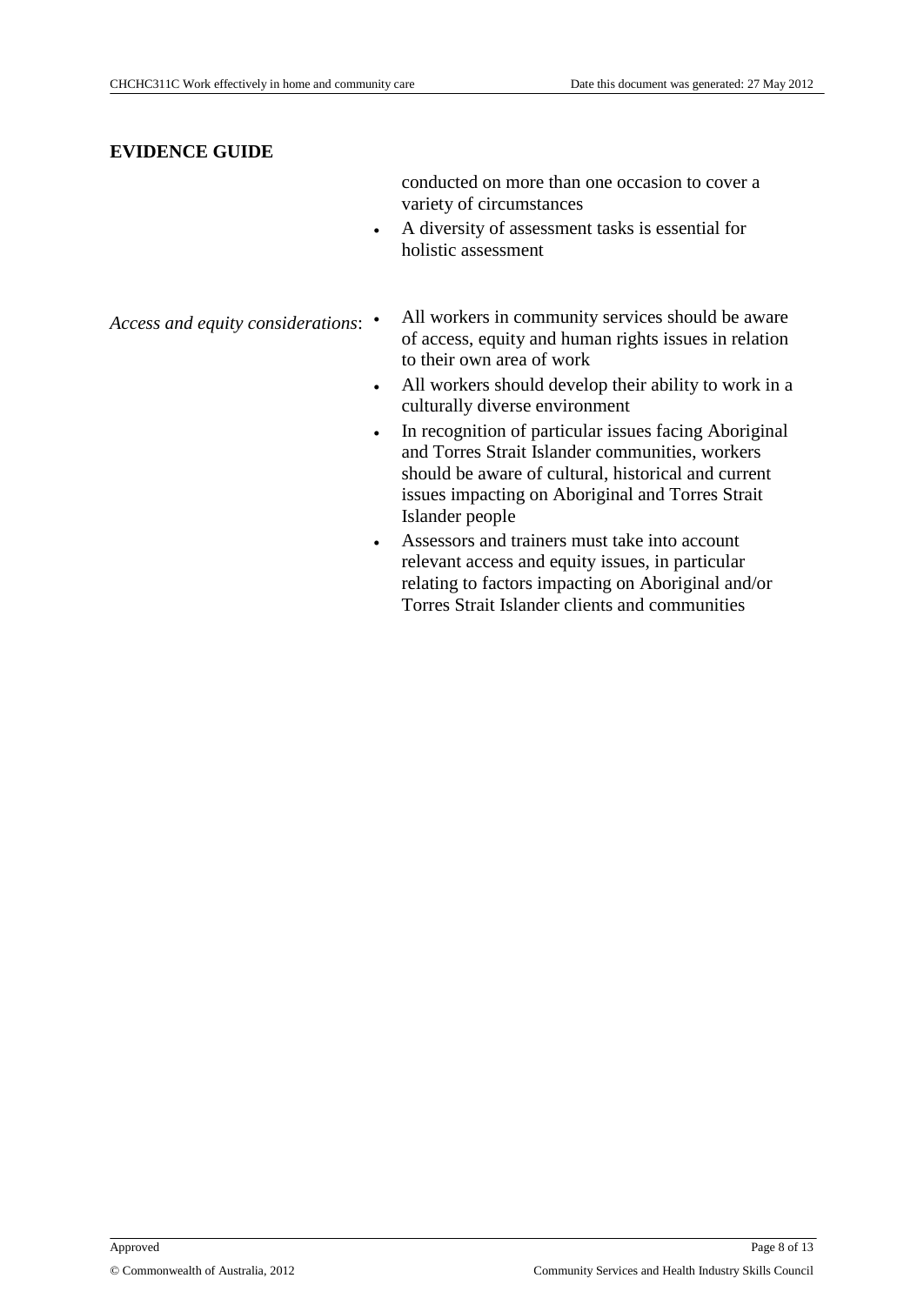#### **EVIDENCE GUIDE**

*Context of and specific resources for assessment*:

- This unit can be assessed independently, however holistic assessment practice with other community services units of competency is encouraged
- Resources required for assessment of this unit include access to all relevant resources commonly provided in the health service setting, including:
	- relevant policies and procedures manuals, legislation and standards
	- organisation's mission statement, strategic and business plan
	- other documentation relevant to the work context such as:
	- organisation charts
	- instructions for the use of equipment
	- specific instructions for staff
	- emergency response procedures
	- security procedures
	- relevant human resource management policies and procedures
	- quality improvement policies
	- customer service standards and policy
	- waste management policies and procedures

#### *Method of assessment*:

- Observation of work performance
- Written tasks
- Interview and questioning
- Authenticated portfolio/log book
- Supporting statement of supervisor/s
- Authenticated evidence of relevant work experience and/or formal/informal learning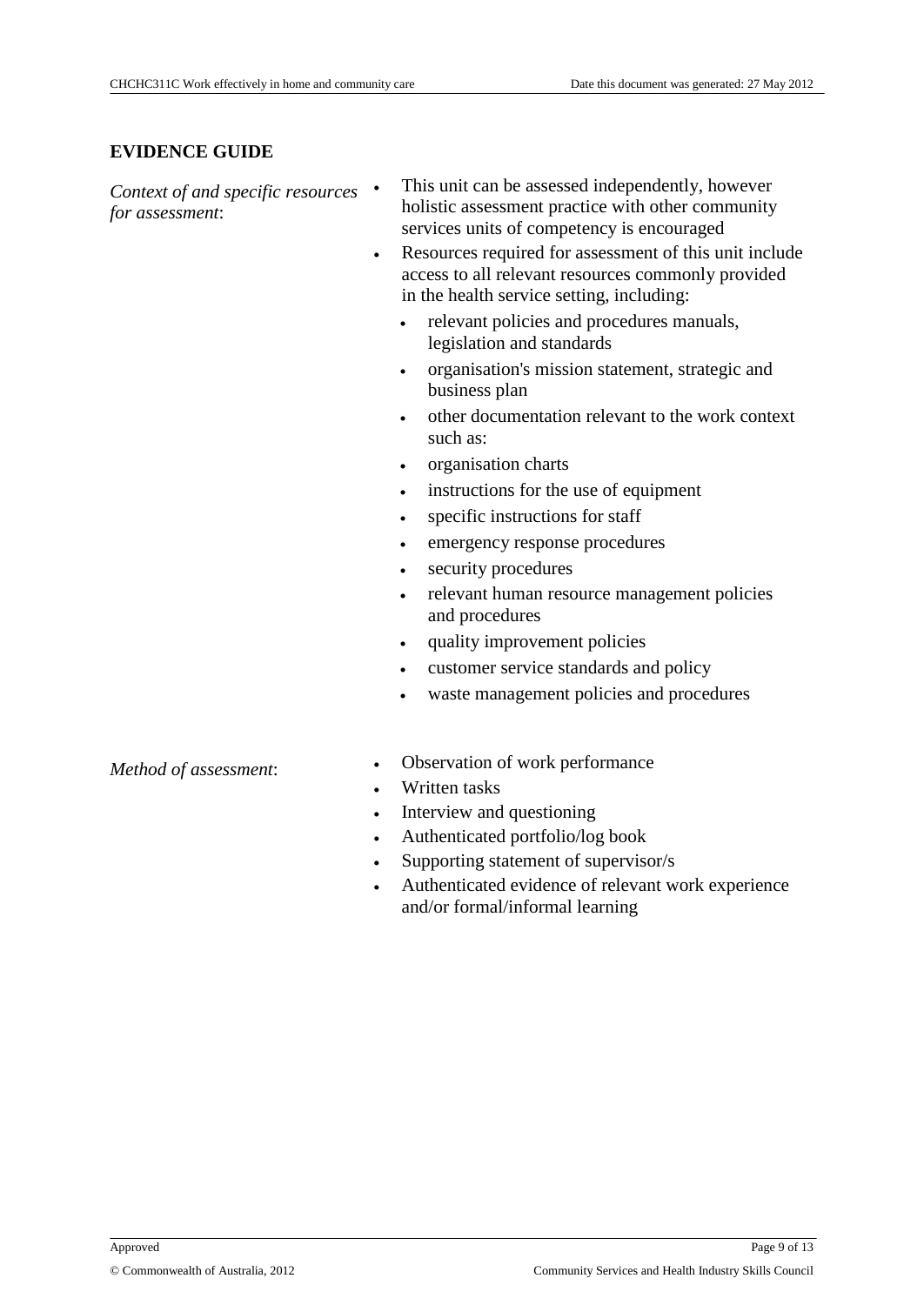## **Range Statement**

### **RANGE STATEMENT**

The Range Statement relates to the unit of competency as a whole. It allows for different work environments and situations that may affect performance. Add any essential operating conditions that may be present with training and assessment depending on the work situation, needs of the candidate, accessibility of the item, and local industry and regional contexts.

*Type of work role should consider*:

- Accreditation standards
- Individual awards and benchmarks
- Legislation relevant to work area
- Level of responsibility
- Organisation guidelines

#### *Organisation policy on confidentiality may relate to*:

- Access to records
- Carriage and storage of records
- Collection and use of client's personal and health information
- Destruction of records
- Release of information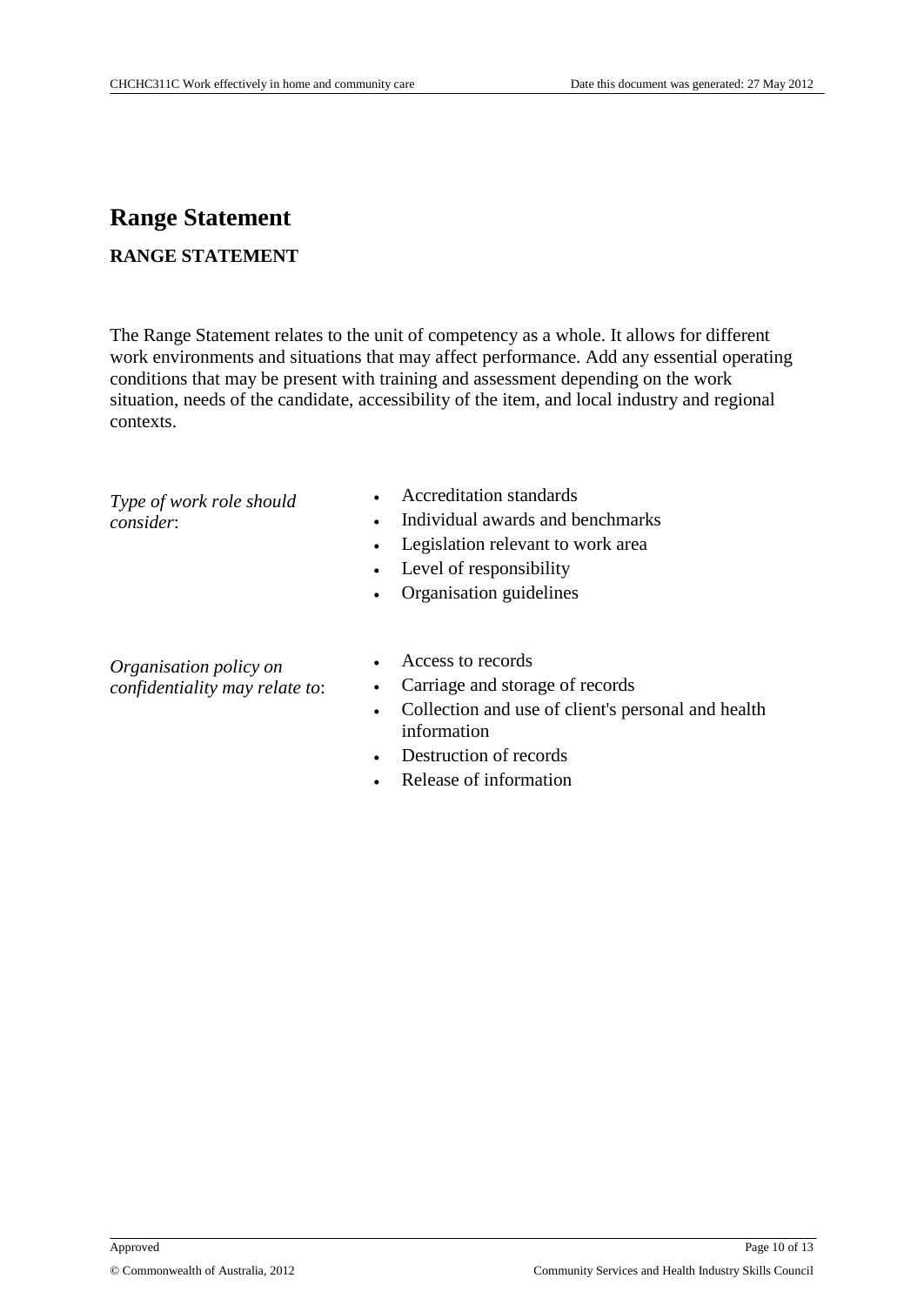### **RANGE STATEMENT**

*Government and organisation procedures*, *policies*, *awards*, *standards and legislation may include*:

- Carer and respite programs
- Disability Services Program standards and policies
- Health records legislation
- Home and Community Care National Service **Standards**
- National Program Guidelines for the Home and Community Care Program
- WHS industry guides
- Packaged Care Guidelines
- Privacy legislation
- Quality management policy and practice
- Relevant health regulations and guidelines
- State and Territory community care program policies
- Veterans Home Care Program standards and policies
- *Employee rights and responsibilities may relate to*:
- Adherence to WHS procedures
- Attendance requirements
- Confidentiality and privacy of organisation, patient and colleague information
- Duty of care responsibilities
- Leave entitlements
- Obeying lawful orders
- Protection from discrimination and sexual harassment in the workplace
- The right to union representation

*Employer rights and responsibilities may relate to*:

- Enterprise workplace agreements
- Legislative requirements for employee dismissal i.e. Workplace Relations Act
- Legislative requirements to provide a safe work environment free from discrimination and sexual harassment (see State and Commonwealth anti-discrimination legislation)
- Relevant State and Territory employment legislation i.e. wage rates, employment conditions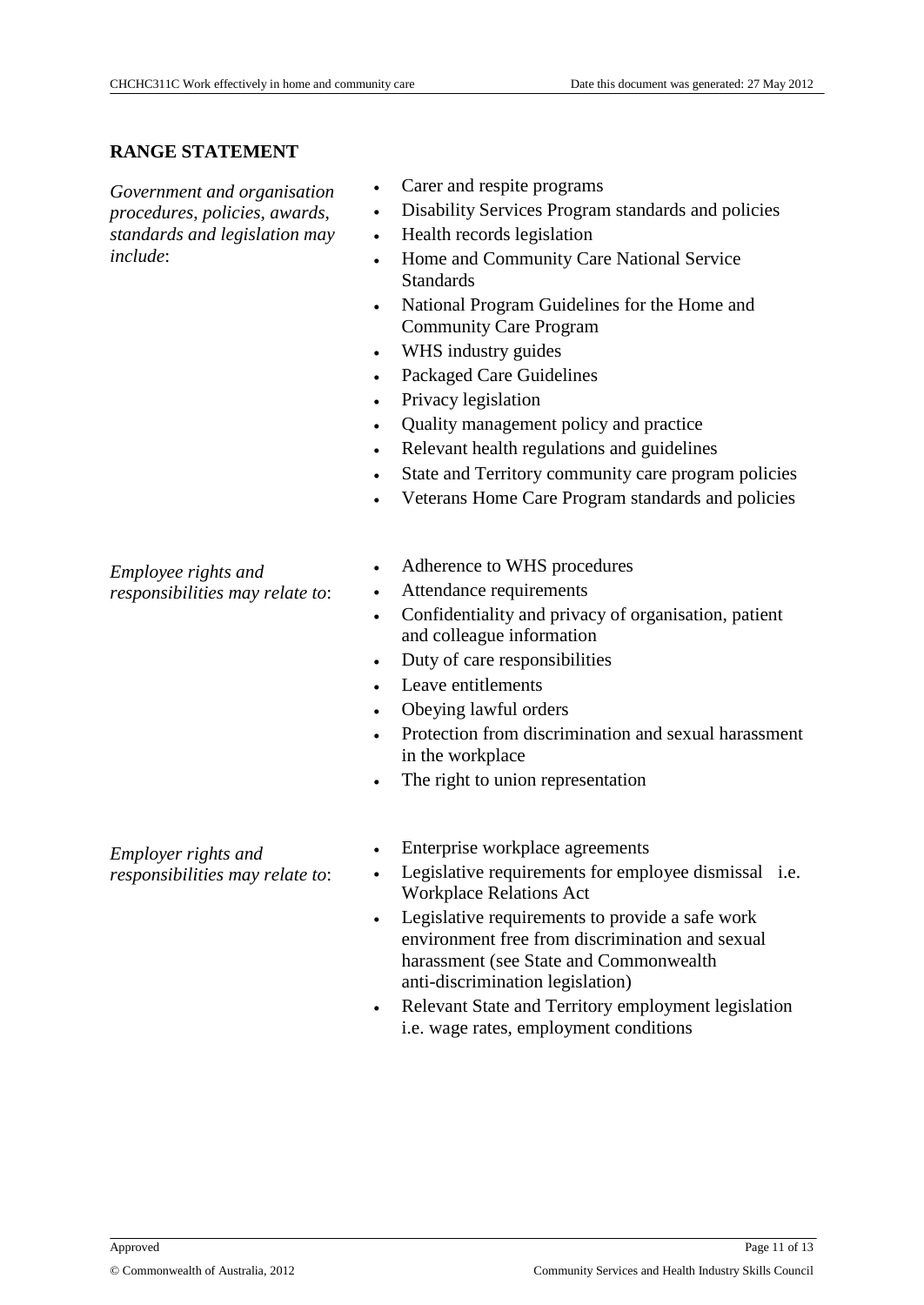## **RANGE STATEMENT**

| Personal hygiene may include:                       | Clean uniforms worn correctly<br>$\bullet$<br>Standard and additional precautions<br>$\bullet$<br>Washing hands according to specified standards                                                                                                                                                                                                                              |
|-----------------------------------------------------|-------------------------------------------------------------------------------------------------------------------------------------------------------------------------------------------------------------------------------------------------------------------------------------------------------------------------------------------------------------------------------|
| Personal protective equipment<br>(PPE) may include: | <b>Enclosed footwear</b><br>Gloves<br>$\bullet$<br>Plastic aprons                                                                                                                                                                                                                                                                                                             |
| Basic home fire safety includes<br>knowledge of:    | Behaviour that may contribute to fire injury and/or<br>$\bullet$<br>fatality<br>High fire risk groups<br>$\bullet$<br>Optimum placement of smoke alarms<br>$\bullet$<br>Referring client for smoke alarm installation and<br>$\bullet$<br>maintenance<br>Role of a working smoke alarm<br>$\bullet$<br>Smoke alarm testing and cleaning<br>$\bullet$<br>Types of smoke alarms |
| Quality activities may include:                     | Assessing/observing/measuring environmental<br>factors<br>Checking equipment<br>$\bullet$<br>Monitoring tasks<br>$\bullet$<br>Observing changes in client's well being and<br>$\bullet$<br>environment<br>Reporting and implementing suggested<br>improvements                                                                                                                |

- Responding to surveys and questionnaires
- Seeking and utilising client feedback